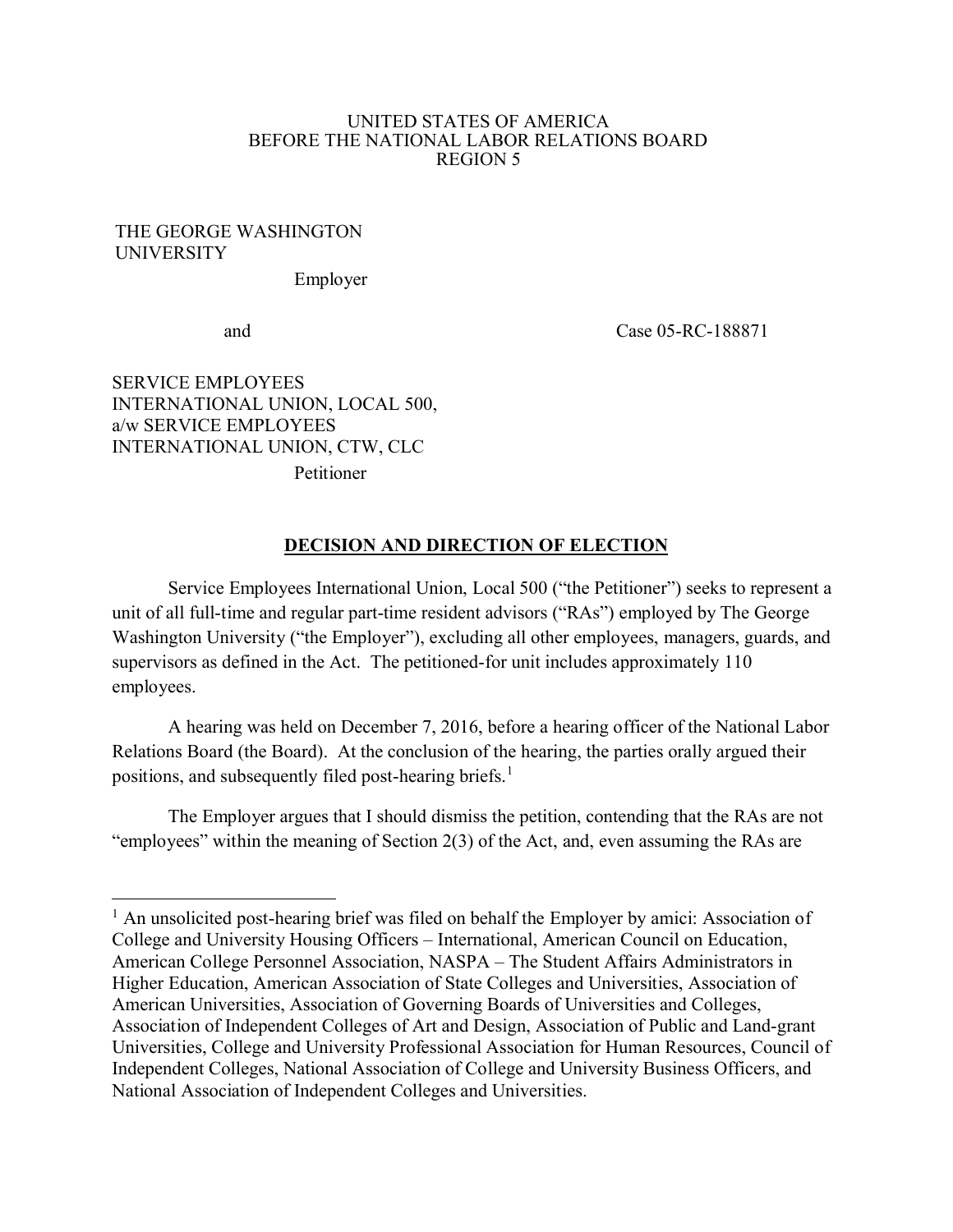employees, that the Board should decline for policy reasons to assert jurisdiction in this case.<sup>2</sup> The Petitioner asserts that the RAs receive compensation in the forms of a stipend and free housing in return for serving as RAs, and are appropriately classified as employees. The Petitioner further claims that policies of the Act, as set forth in *Columbia University*, 364 NLRB No. 90 (August 23, 2016) support the direction of an election in the petitioned-for unit.

As described more fully below, based on the record and relevant Board cases, including *Columbia University*, I find that the RAs are "employees" within the meaning of the Act and that there are no compelling policy reasons for declining to assert jurisdiction in this case. Accordingly, I am directing an election in the petitioned-for unit.<sup>3</sup>

# **I. FACTS**

### *A. The Employer's Operation*

The Employer is a private university that offers both undergraduate and graduate programs.<sup>4</sup> The Employer operates two campuses, both located in Washington, D.C.

The Employer requires all of its undergraduate students to live in on-campus housing until their senior year, as the Employer considers that living on campus is an important part of a student's educational experience. Accordingly, there are approximately 7,400 students housed in 26 residence halls between the Employer's two campuses.

<sup>3</sup> Although the petition seeks all "full-time and regular part-time" RAs, the evidence shows that the RAs do not work defined work schedules, and thus that there is no distinction between "fulltime" and "regular part-time" RAs. There is no dispute that the Petitioner is seeking to represent all RAs employed by the Employer.

<sup>4</sup> The parties stipulated, and I find, that the Employer is engaged in the operation of a private educational institution in Washington, D.C. In conducting its operations during the 12-month period ending November 30, 2016, the Employer derived gross revenues available for operating expenses in excess of \$1 million, and purchased and received at its Washington, D.C. facility, goods valued in excess of \$5,000 directly from points located outside the District of Columbia. The parties further stipulated, and I find, that during the time period described herein, the Employer conducted its business operations within Washington, D.C., and the Board asserts plenary jurisdiction over enterprises in Washington, D.C.

l <sup>2</sup> The Employer argues in its Statement of Position that I should apply the test set forth in *Brown University* 342 NLRB 483 (2004) to determine whether the RAs are Section 2(3) "employees." Pursuant to Section 102.66(c) of the Board's Rules and Regulations, I directed that this issue would not be litigated at the hearing, and that the proper standard is set forth in *Columbia University*, 364 NLRB No. 90 (August 23, 2016), which overruled *Brown University.*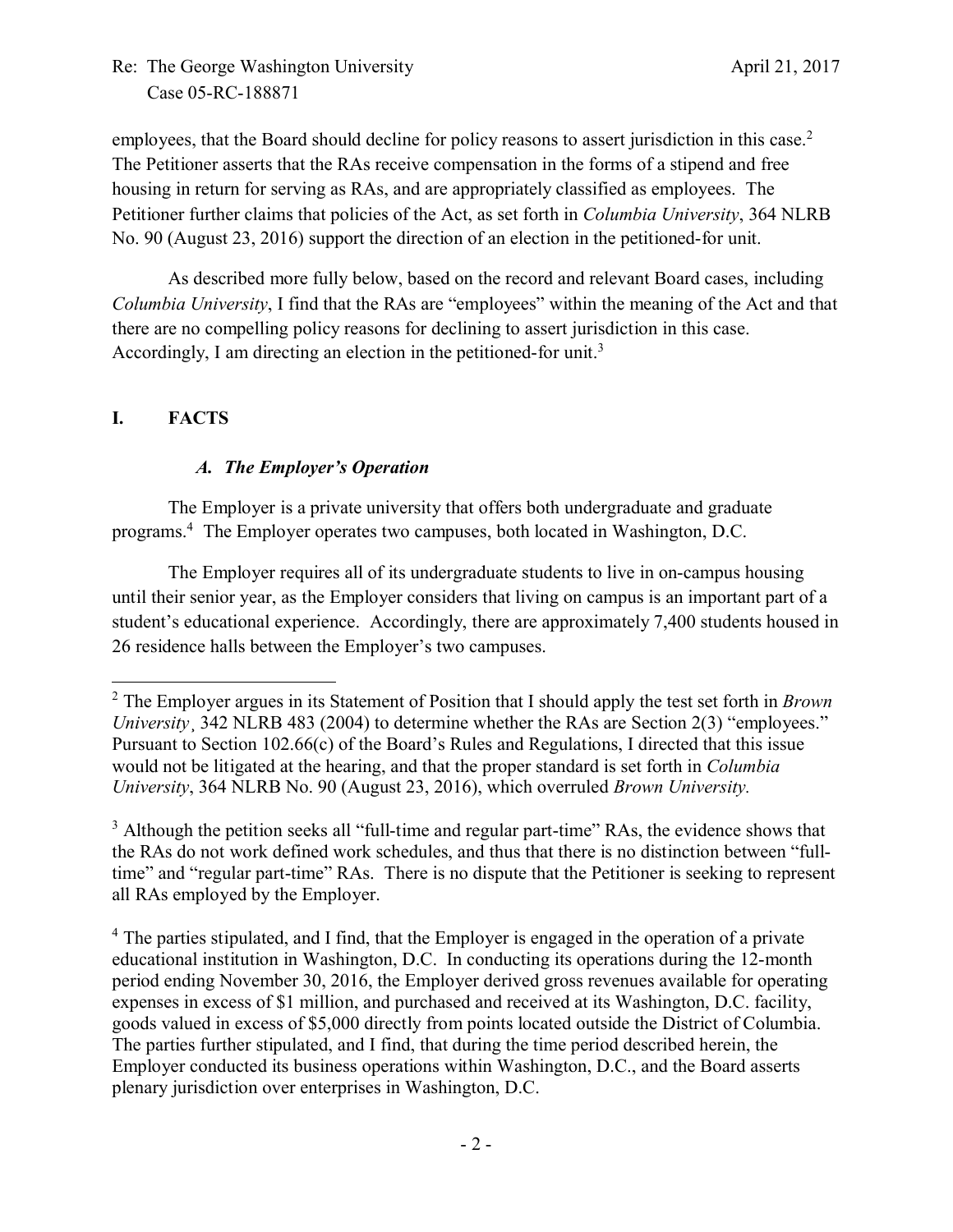The residence halls are staffed by RAs, who must be full-time undergraduate students enrolled in a degree-granting program at the Employer, and have completed their first year of studies. RAs are expected to serve as role models for students, and thus, RAs must be in good academic and judicial (i.e. disciplinary) standing. The Employer explains that its requirement for RAs to be undergraduate students is necessary for the RAs to develop a "peer-to-peer mentoring relationship" with their assigned residents, and that RAs are an important part of the Employer's residence life program, which is an extension of its academic program. The Employer currently has 110 RAs spread across its 26 housing facilities. Of the 110 RAs, 32 are seniors, 47 are juniors, and 31 are sophomores. Only a small percentage of RAs serve for the three-year maximum eligibility period. Of the 110 RAs, 71 are serving in their first year of eligibility, 30 are in their second year, and 9 are in their third.

The RAs in each residence hall are supervised by a residence director,<sup>5</sup> who oversees a portion of, or an entire residence hall, and who must be a graduate student enrolled at the Employer. Above the residence directors are area coordinators. Area coordinators are responsible for managing between one and six residence halls. Area coordinators are not required to be students at the Employer, though they can choose to take courses if they wish. Undergraduate students cannot serve as area coordinators. The area coordinators report to one of two Directors of Residential Experience, with one director responsible for first-year students and the other for students in their second through fourth years. The directors are supervised by Assistant Dean Stewart Robinette, who oversees the Employer's Office of Residential Engagement. The Employer's Center for Student Engagement ("CSE"), which includes the Office of Residential Engagement, is overseen by Associate Dean of Students Tim Miller.

### *B. The RA Application and Selection Process*

During the fall semester each year, the CSE advertises the RA positions for the next academic year by distributing marketing materials, including the RA position description, across the Employer's campuses. Students interested in becoming RAs must submit an application to the Employer. At the time of the application, students must be in good academic and judicial standing, and submit a current résumé with their completed application. Thereafter, applicants must complete a series of interviews with current and former RAs, residence directors and staff from the Employer's other departments. The hiring decisions are made collaboratively by the area coordinators and any residence directors who will be returning for the next academic year. In making these decisions, the Employer seeks to determine whether the RA applicant has the ability to be a role model for students, and whether the applicant's motivation for seeking the position demonstrates commitment and passion to fulfilling the responsibilities of the RA position. For RAs who wish to return for a second or third year in the position, the Employer

 $\overline{\phantom{a}}$ 

 $<sup>5</sup>$  This position is sometimes described in the record as "resident director."</sup>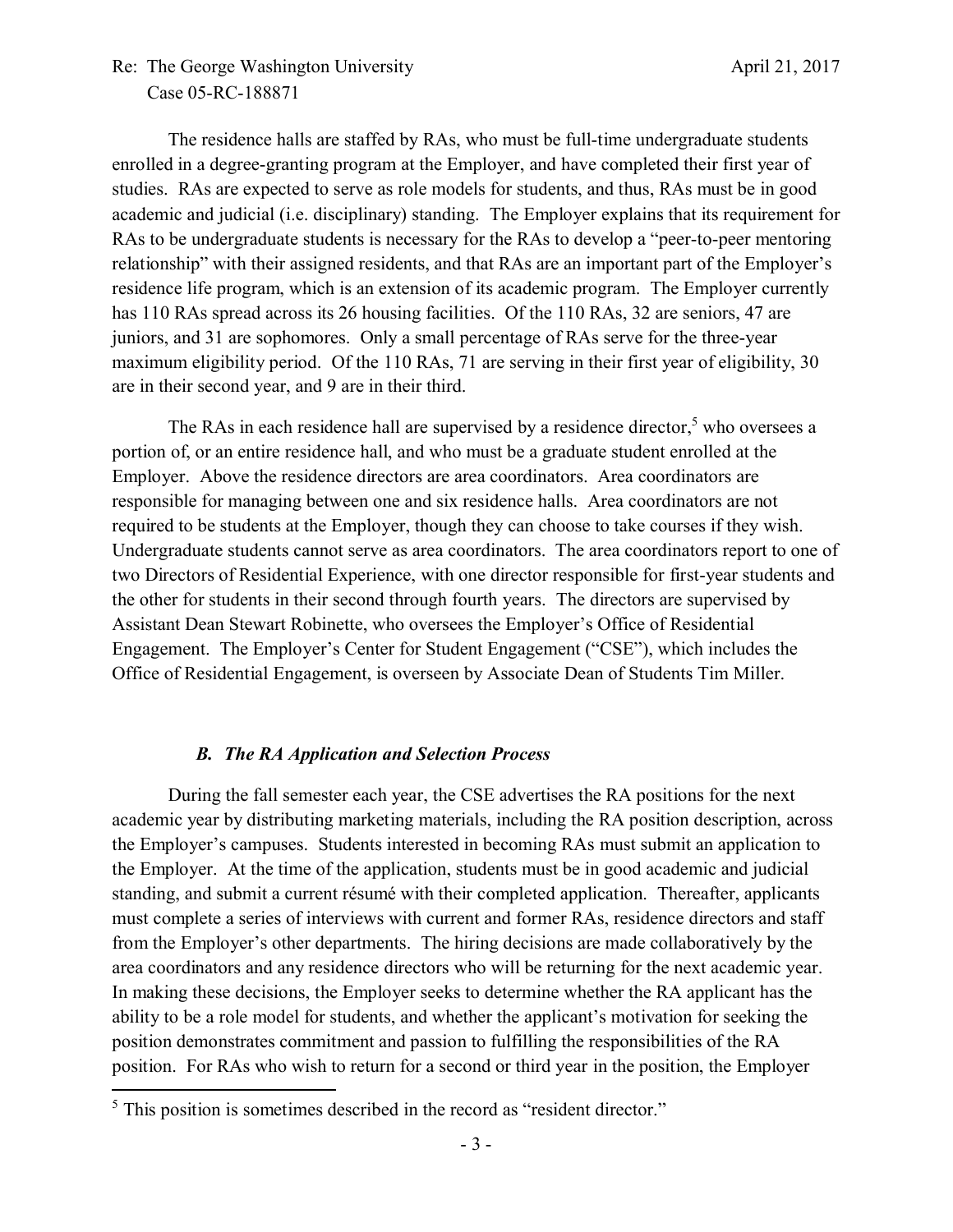also considers the applicant's past mid- and end-year evaluations, which are prepared by the residence director.

Students selected to serve as RAs must enter into a four-page Resident Advisor Employment Agreement. The agreement describes the Employer's "expectations and employment terms" for RAs. The agreement describes items such as compensation, the beginning and end dates of the RA's employment period, training schedule, supervisory hierarchy, work rules and performance expectations, and policies concerning confidential information. RAs must also agree to comply with the Employer's policy concerning the release of student information and treatment of confidential information, which is part of the Employer's efforts to comply with the Family Educational Rights and Privacy Act of 1974 ("FERPA").<sup>6</sup> All RAs must sign the RA employment agreement and the policy on confidential information as a condition of employment.

## *C. The RAs' Terms and Conditions of Employment and Job Functions*

### *1. Compensation*

In exchange for their services, RAs receive a stipend of \$2,500 for the academic year, which is paid in biweekly installments, less applicable tax withholdings. In addition to the stipend, RAs also receive free on-campus housing, which is valued at \$12,665 per year.<sup>7</sup> If an RA leaves the RA job, the Employer ceases the stipend payments and housing benefit, and the RA is expected to move out of their RA room within 24 hours. If the former RA will remain at the Employer as a student, she is responsible for paying, on a prorated basis, their housing costs for the remainder of the academic year. There is no evidence or claim that RAs receive academic credit or make other progress toward their undergraduate degrees for performing their RA duties.

### *2. Training*

New and retuning RAs participate in a mandatory two-week training program prior to the start of the fall semester. During the training, RAs attend a series of breakout sessions designed to educate them about the expectations of their position, the resources available to them, and the resources available to the students they serve. RAs also receive training about how to deal with

 $\overline{\phantom{a}}$ 

<sup>6</sup> 20 U.S.C. § 1232g; 34 CFR Part 99

 $<sup>7</sup>$  The cost of housing varies between the Employer's residence halls; for RAs, the Employer has</sup> administratively set the value of their housing at \$12,665, regardless of their assigned residence hall.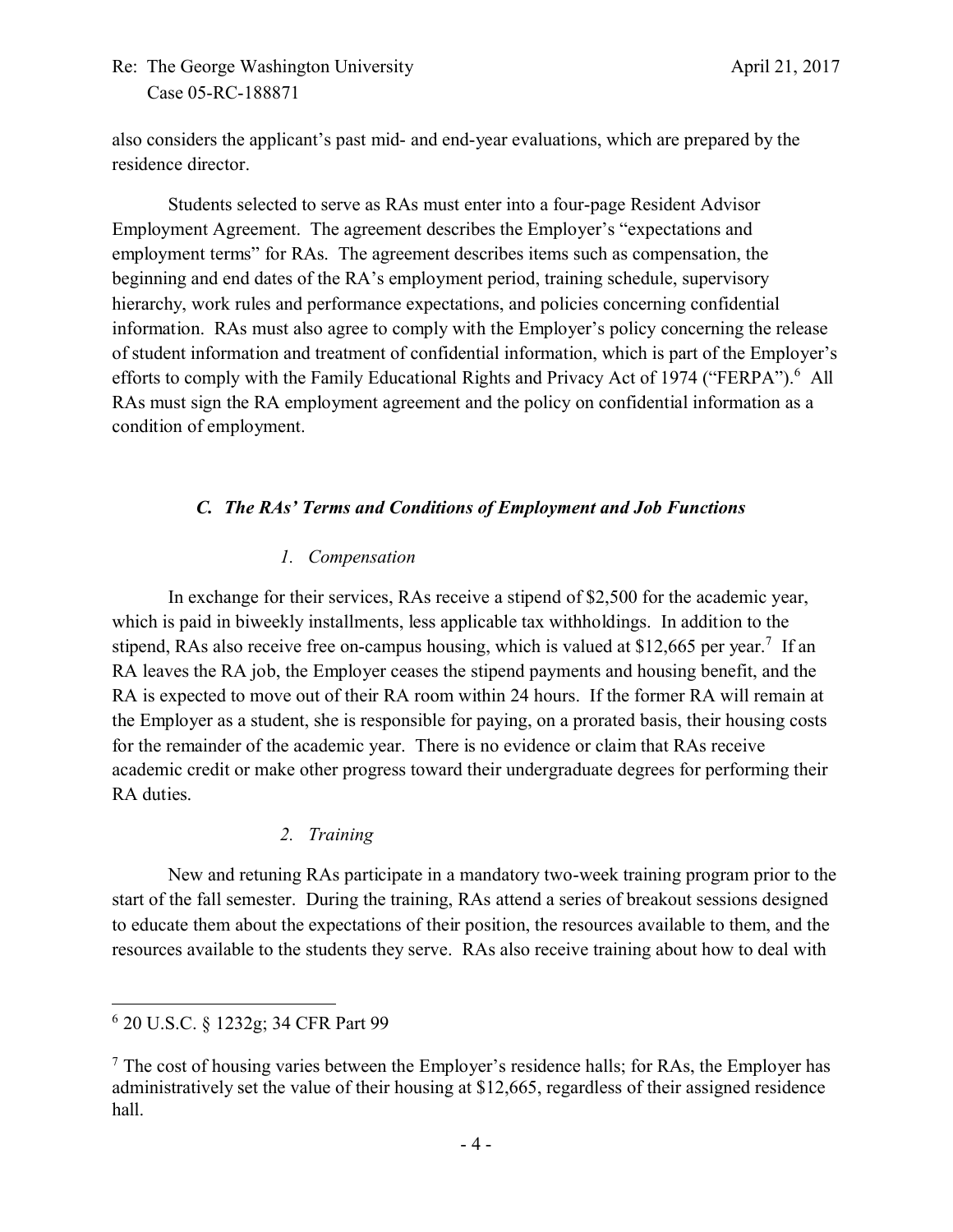various scenarios they may be expected to encounter during the performance of their duties, such as students experiencing mental health issues, or claims of sexual assault.

In addition to the fall training, RAs are also required to attend monthly forums, which serve as refresher courses or training on various topics. They also attend any required meetings and workshops to learn information necessary to complete their duties. RAs must also return to campus for a three-day winter training session before the second semester begins.

### *3. Responsibilities and Duties*

The RA position description organizes the RAs' job duties into four main categories: (1) Know Your Residents; (2) Connect Your Residents; (3) Maintain the Physical, Social and Education Environment; and (4) Administration, Conduct, and Performance. Each of these categories contains its own list of the Employer's expectations of the RA position. For example, under the "Know Your Residents" heading, RAs are expected to "[d]evelop and initiate an initial 6 week plan with their supervisor that includes specific goals and strategies for individually interacting with each student." As part of "Connect Your Residents," RAs should, each semester: independently coordinate and execute a minimum of two residential community programs and/or initiatives; accompany residents to a minimum of two [Employer] community programs and/or initiatives; and accompany residents to a minimum of two [Washington, D.C.] area programs and/or initiatives. RAs should also "[d]emonstrate individualized approach to meeting resident needs based on established relationships/sustained interactions" and "[c]onnect residents to student organizations or events that are of interest to the residents." RAs must "immediately escalate information about students of concern" to the Employer. As part of fulfilling these job expectations, RAs are responsible for developing programs and activities for the student communities they serve. The residence directors provide the RAs with models, recommendations and feedback about the RA's proposed programs, but they do not dictate specific programs or activities the RA must implement.

Within their "Maintain the Physical, Social and Education Environment" duties, RAs are expected to create and maintain bulletin boards with relevant and timely content, and walk and report any community space (e.g. lounge or kitchen) issues weekly. RAs must also actively and immediately address violations of community standards or policy, and immediately notify the Employer's police department of all policy violations that impact the health and safety of residents. As part of their employment agreement, RAs are responsible for reporting policy violations in all residence halls and other locations on campus, regardless of whether it is their building or elsewhere. There is no evidence that other students are required to report policy violations, or to respond when other students are experiencing mental health issues or are in other emergency situations.

The RAs' "Administration, Conduct, and Performance" duties include attending all required meetings, trainings, workshops and departmental initiatives. RAs are also responsible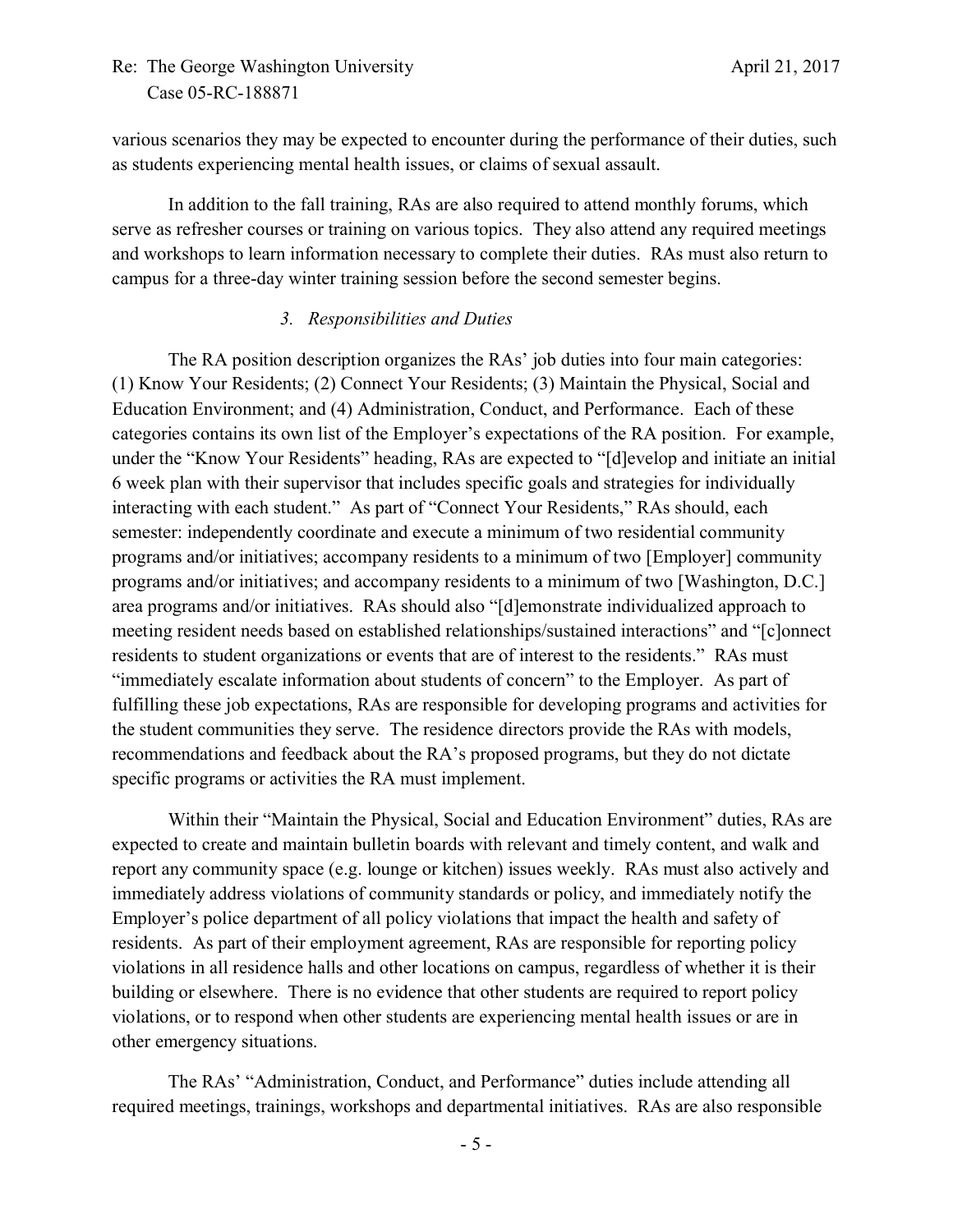for submitting mandatory weekly reports, called "reflections," to their residence director by completing an Employer-provided form. The reflections form includes a section where the RAs summarize the interactions they've had with residents during the week, any incident reports, facilities issues, or other concerns they may have. These weekly reflections are used as part of regular meetings between the RAs and their supervising residence director.

The Employer does not require the RAs to work a set schedule or a specific number of hours per week, and it does not track the number of hours RAs work. Nonetheless, the RA employment agreement explains that the Employer expects RAs to perform approximately twenty hours of work weekly, which should include ten hours of regularly-scheduled "Hall Hours," consisting of: five hours in their room/on their floor being available to residents; four hours walking around the halls and connecting with residents Sunday-Thursday; and a minimum of one hour between 10:00 p.m. and 1:00 a.m. Thursday-Saturday spent walking their floor and building to connect with residents. RAs are permitted, and often are, involved in other aspects of campus life, such as other on-campus jobs, internships, or student activities. However, the Employer requires that RAs agree to "make the Resident Advisor job his/her first priority, second only to his/her academic endeavors." Thus, RAs must receive advance permission from their residence director before engaging in other paid employment, internships, holding a major office in an organization, or making other commitments. Further, an RA's participation in any internships or other employment is limited to ten hours per week.

In addition to the job duties described above, RAs are required to comply with several Employer policies, many of which are set forth in the RA job description and employment agreement. One such policy requires that RAs sleep only in their assigned rooms, unless they receive advance permission from their residence director. Further, the Employer limits the RAs to using one weekend or three days of "vacation" per month. The Employer requires RAs to sleep in their assigned rooms so they will be accessible to any student-residents who may need assistance during those hours. Relatedly, the Employer requires that RAs must limit their overnight guests to no more than three nights per week, and if the Employer determines that overnight guests are affecting an RA's performance, it may be impose further guest restrictions. The RA employment agreement also prohibits RAs from engaging in "physically and/or emotionally intimate relationships" with residents in their buildings, or any member of the CSE graduate or professional staff.

RAs are subject to discipline, up to termination, if they fail to abide by the Employer's policies. An initial failure to perform their duties may result in oral warnings from the residence director. Continued poor performance may result in termination from the position, and removal from consideration for the upcoming school year. RAs may also be terminated if they fail to remain in good academic or judicial standing, or if they violate the Employer's rules concerning the handling of confidential information.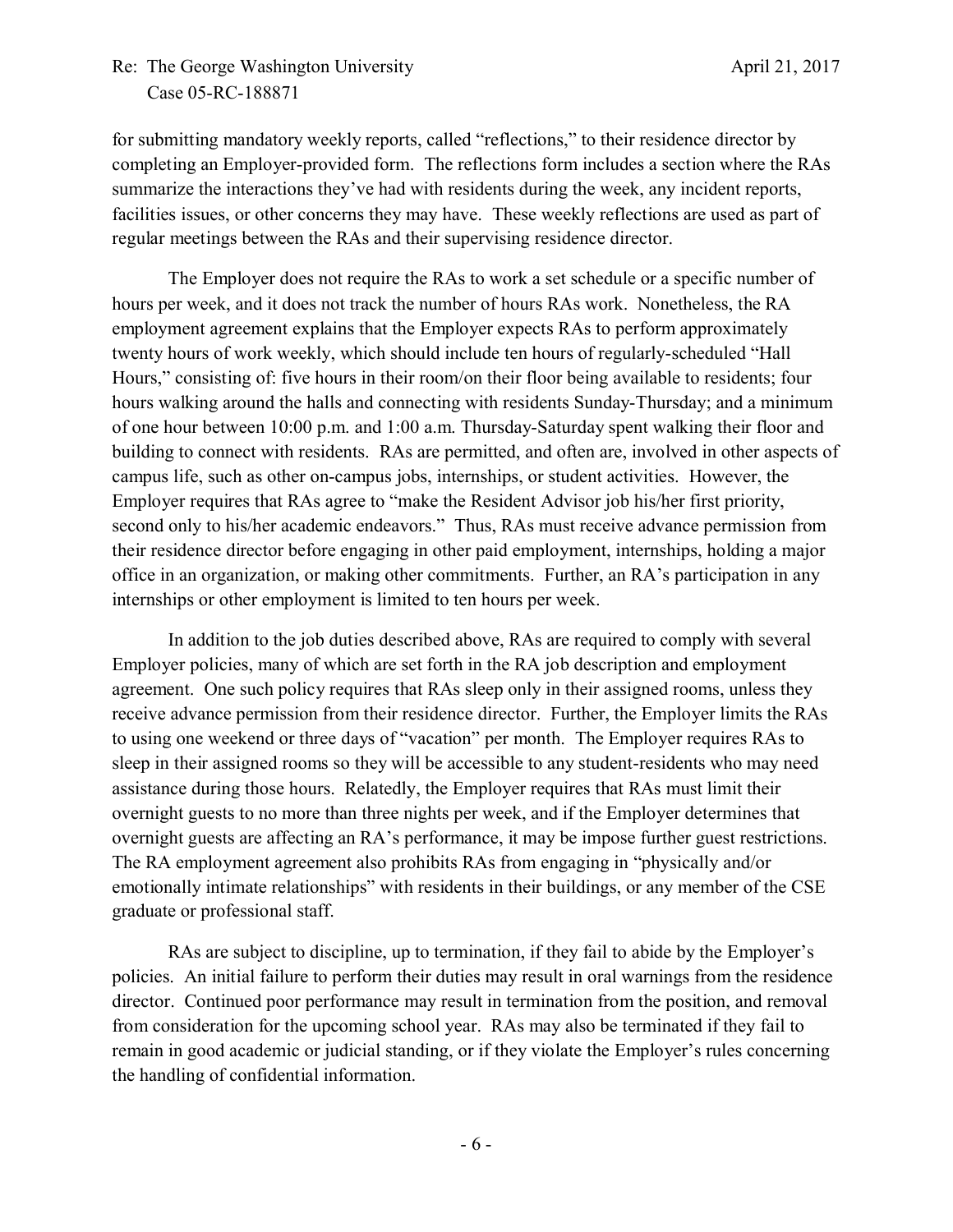### **II. ANALYSIS**

 $\overline{\phantom{a}}$ 

#### *A. Legal Standard*

As noted earlier, prior to the hearing and in response to the issues identified in the Employer's Statement of Position, I determined that the appropriate legal standard in this case is the Board's decision in *Columbia University*, 364 NLRB No. 90 (August 23, 2016), which overruled *Brown University*¸ 342 NLRB 483 (2004) — the standard advocated by the Employer. In *Columbia University*, the Board held that student assistants who have a common-law relationship with their university are statutory employees under the Act. *Columbia University,* 364 NLRB, slip op. at 2. In determining whether a common-law employment relationship exists, the Board examines whether the putative employees performs services for another, under the other's control or right of control, and in return for payment. *Id.* at 2-3, citing *Boston Medical Center*, 330 NLRB 152, 160 (1999).

The Board's holding in *Columbia University* is based upon a combination of the broad definition of "employee" found in the statutory text of Section 2(3) of the Act, and the Supreme Court's observation that the "breadth of [Section] 2(3)'s definition is striking: the Act squarely applies to 'any employee'" and "includes any 'person who works for another in return for financial or other compensation.'" *Columbia University*, 364 NLRB, slip op. at 4-5, citing *Sure-Tan, Inc. v. NLRB*¸ 467 U.S. 883, 891 (1984); *NLRB v. Town & Country Electric*¸ 516 U.S. 85, 90 (1995). The Board concluded that it is appropriate to extend the Act's coverage to students working for universities when the broad definition of "employee" is applied to the Act's policy of "encouraging the practice and procedure of collective-bargaining and protecting the exercise by workers of full freedom of association, self-organization, and designation of representatives of their own choosing, for the purpose of negotiating the terms and conditions of their employment or other mutual aid or protection." *Id.* at 2.

The employer-employee relationship is demonstrated where the evidence shows each element of the three-part common law test is present, rather than by comparing the relative size of the parties' economic, educational, or other non-economic relationships. Thus, studentemployees may be covered under the Act by virtue of their employment relationship with their university-employer, and such coverage is not foreclosed by the existence of some other, additional relationship that the Act does not reach. *Id.*

The party seeking to exclude an otherwise eligible employee from the coverage of the Act bears the burden of establishing a justification for the exclusion.<sup>8</sup> Accordingly, it is the

<sup>8</sup> See, e.g., *NLRB v. Kentucky River Community Care, Inc.*, 532 U.S. 706, 711-712 (2001) (party seeking to exclude alleged supervisors bears burden of proof); *Montefiore Hospital and Medical*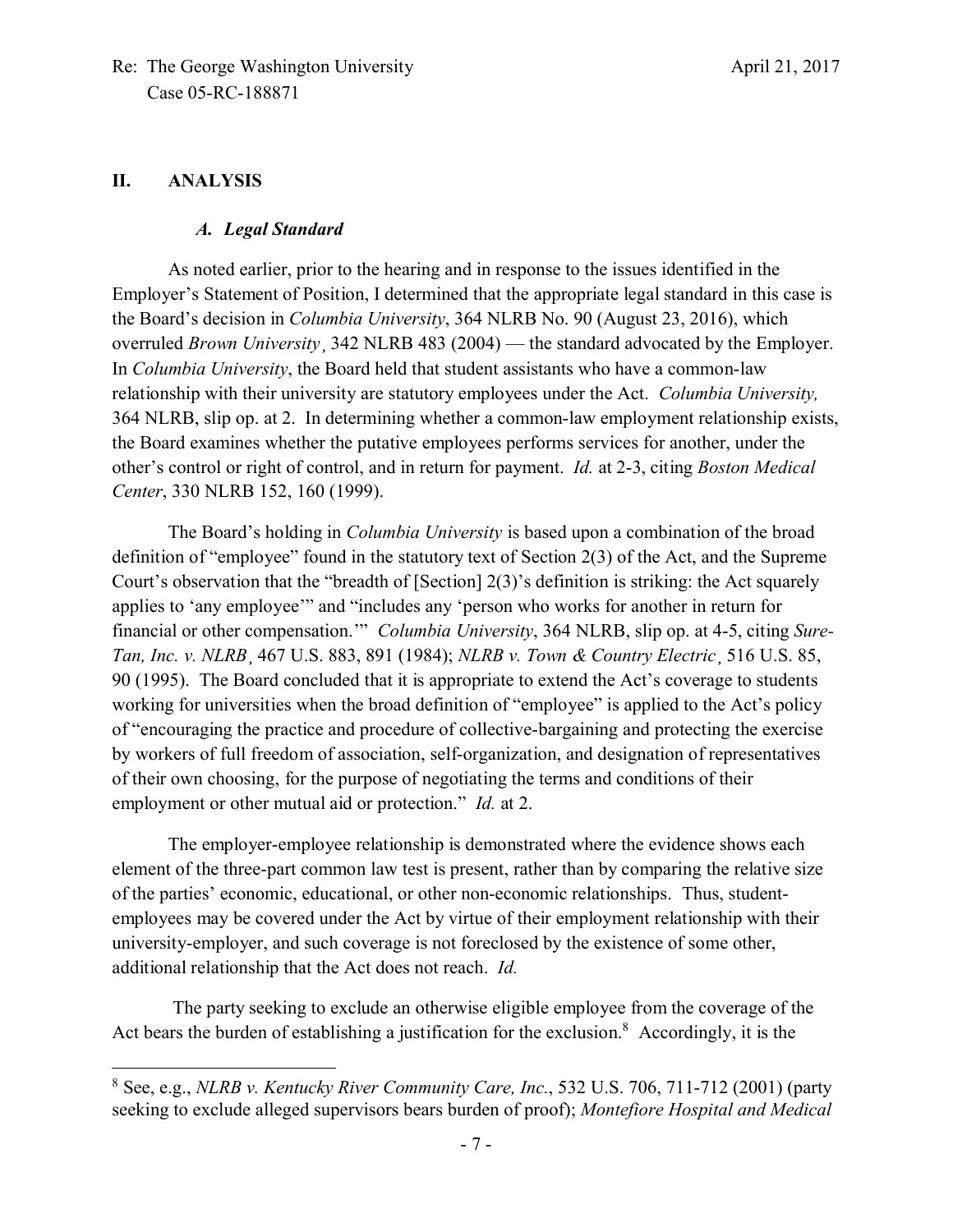$\overline{\phantom{a}}$ 

Employer's burden to establish that the RAs are not "employees" within the meaning of Section 2(3) of the Act.

## *B. The RAs are "Employees" within the Meaning of the Act.*

Under the test established by the Board in *Columbia University*, I find that the RAs are "employees" within the meaning of Section 2(3) of the Act. The evidence shows that the RAs have a common law employment relationship with the Employer because they: (1) perform services for the Employer; (2) are subject to the Employer's control; and (3) perform these services in return for payment. I find that the RAs' educational relationship with the Employer does not preclude a finding that they are Section 2(3) employees.

The Employer argues that the standard in *Columbia University* does not control the issue of whether RAs are employees under the Act for two reasons. First, the Employer argues that the RA role is fundamentally different from the role of the teaching or research assistants at issue in *Columbia University*, in that the teaching assistants "frequently take on a role akin to that of faculty," and the research assistants' work was "associated with grants from which the University receives substantial income." In contrast, the Employer describes the RA role as merely, "undergraduate students who reside in the University's resident halls in order to have an informal, peer-to-peer mentoring relationship with, and serve as role models for, their fellow undergraduate students." The Employer further argues that no other employees perform similar functions as the RAs, unlike in the teaching assistants and research assistants in *Columbia University*, who performed functions similar to faculty members. Additionally, the Employer argues that RAs have wide discretion as to how they will establish mentoring relationships with other students, as the Employer does not determine what activities RAs will engage in with their residents, or when they will engage in these activities. Accordingly, the Employer claims, the RAs do not meet the common law definition of "employee."

Second, the Employer contends *Brown University*, 342 NLRB 483 (2004) is the correct standard for determining whether the RAs are employees within the meaning of the Act. The Employer argues that under this standard, RAs are not employees within the meaning of the Act because their relationship is primarily educational. In this sense, the Employer argues that the

*Center*, 261 NLRB 569, 572 fn. 17 (1982) (party seeking to exclude alleged managers must "come forward with the evidence necessary to establish such exclusion"); *BKN, Inc.*, 333 NLRB 143, 144 (2001) (independent contractors); *AgriGeneral, L.P.*, 325 NLRB 972 (1998) (agricultural employees).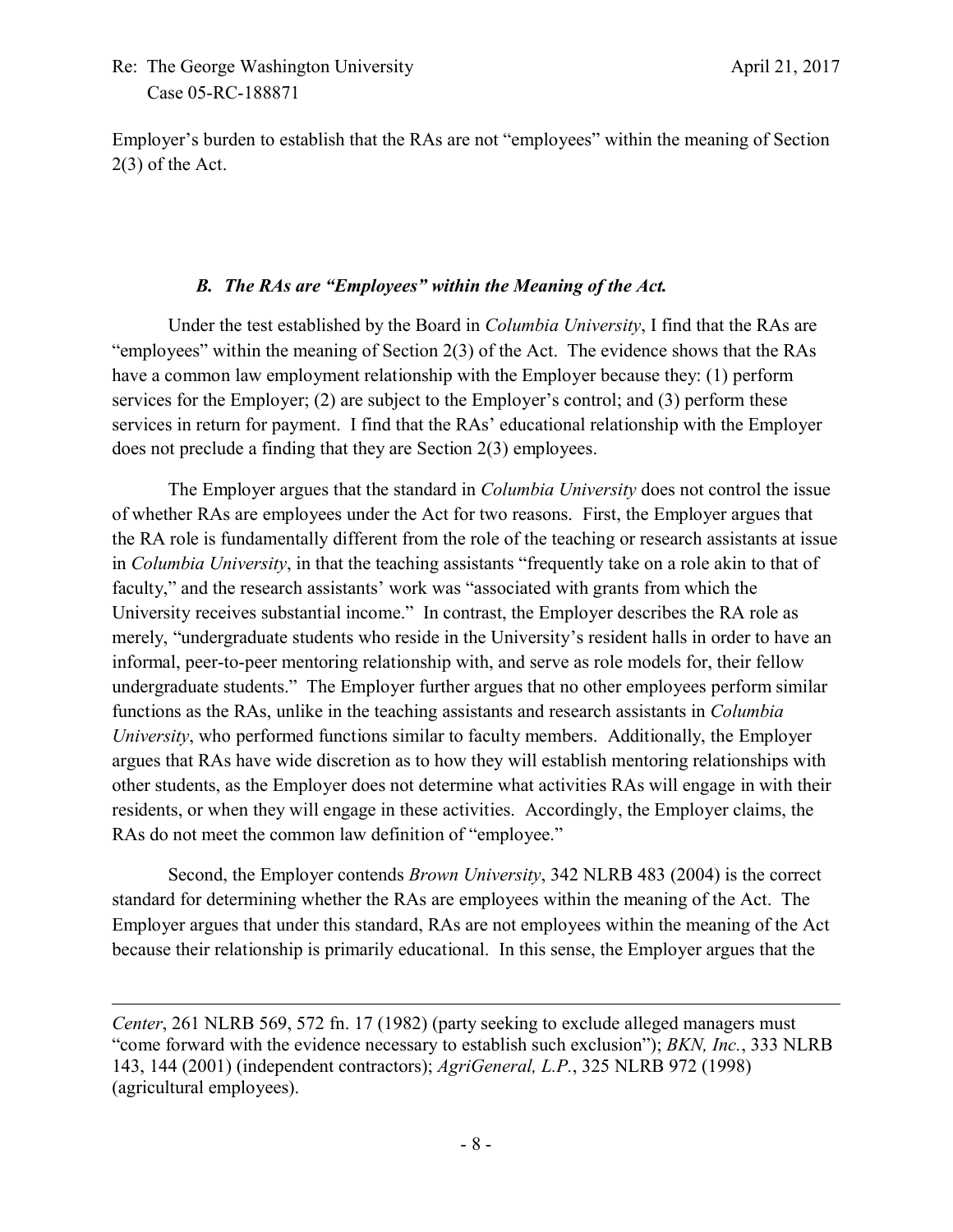RAs' responsibilities are so enmeshed with their role as students as to defy separation, because they are students first and interact with fellow students on a peer-to-peer basis.

# *1. RAs Perform Services for the Employer For Which They Receive Compensation.*

Regarding the Employer's first argument, I do not find controlling whether the RAs perform job functions similar to other employees. Rather, the Board's *Columbia University* decision shows that the critical inquiry is limited to whether the RAs meet the three-part common law definition of employee, irrespective of whether other individuals are also employees, or also perform the same job duties.

The evidence establishes that RAs perform valuable services on behalf of, and at the direction of, the Employer. As described by several of the witnesses, residential life is an integral component of the student experience at the Employer, so much so that students are required to live on campus for the significant portion of their undergraduate careers. The RA is often a student-resident's primary point of contact for getting acclimated to campus life, gaining access to campus resources, and developing relationships with other students through campus activities and programs. RAs also fulfill the important role of often being the first to connect with students experiencing emergencies or personal crises, and to connect them with on- or offcampus support services or emergency response personnel. As a result of these job functions, and their simultaneous status as undergraduate students, RAs are able to develop relationships with student-residents unlike any other employees of the Employer.

Accordingly, the sum of the evidence shows — and the parties do not seem to dispute that the Employer views living on-campus is an important part of a student's educational experience, and RAs are an integral and necessary component of fulfilling this Employer objective. Annually, the Employer expends significant effort to recruit, interview, hire, and train approximately 100 RAs as part of implementing its residential life experience for its students. The hearing testimony establishes that the Employer undertakes all of this effort because the Employer considers that RAs are uniquely able to perform the services the Employer has concluded are necessary to meet its educational objectives.

In exchange for the RAs' services — and for the corresponding benefits that the Employer considers that it receives from these services — RAs are compensated with a \$2,500 stipend and housing valued at more than \$12,000. It is self-evident from the record that the RAs' providing the services desired by the Employer is conditioned on the RAs' receiving their stipends and housing. I am not persuaded by the Employer's argument that the RAs are "undergraduate students who reside in the University's resident halls in order to have an informal, peer-to-peer mentoring relationship with, and serve as role models for, their fellow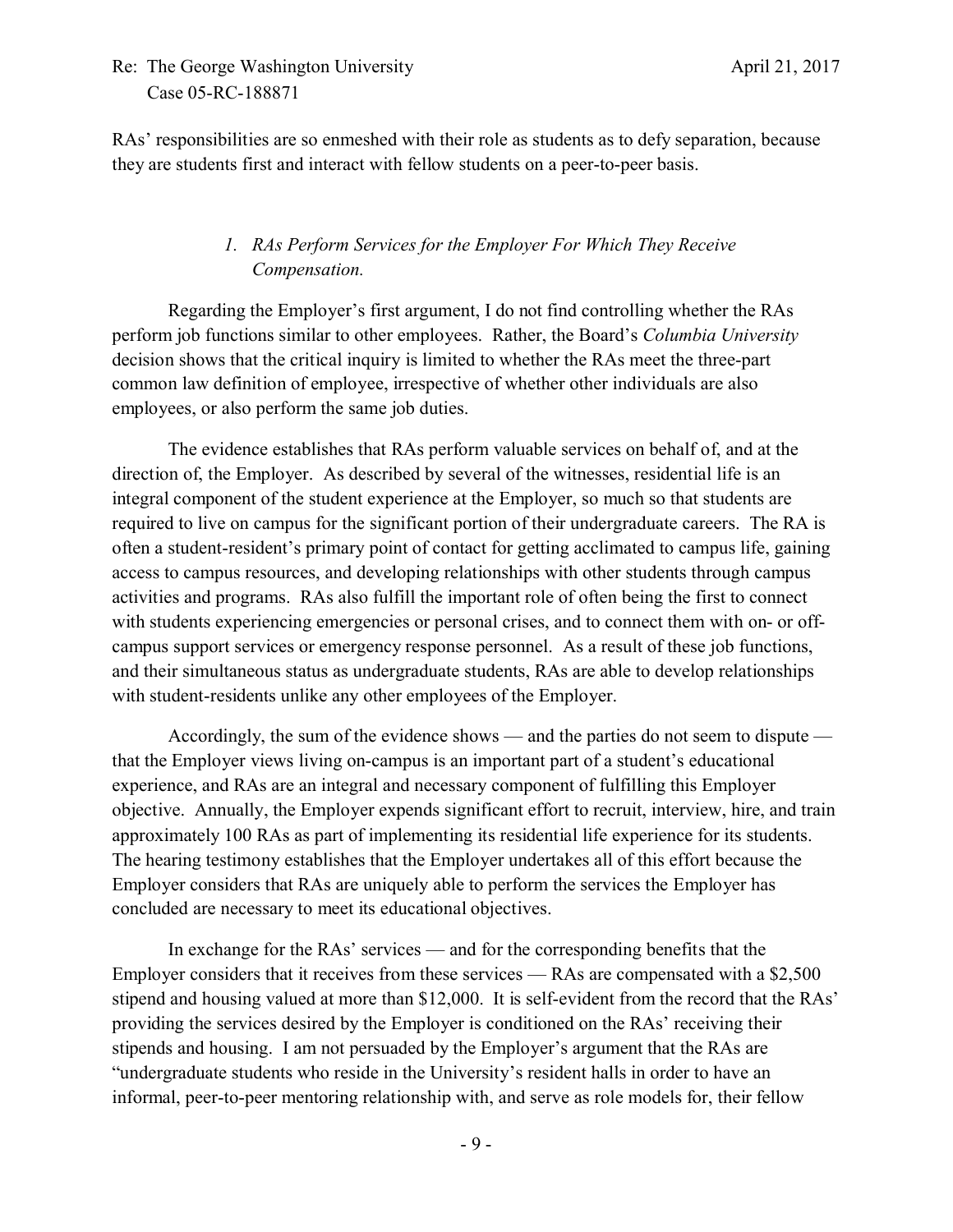undergraduate students." The Employer's characterization of the RAs' duties tellingly omits any explanation about *why* these duties are performed by RAs, and *why* undergraduate students serve as RAs.

Plainly, the RAs are not providing these services voluntarily – the RAs unquestionably receive something of value in exchange for their services. Further, since there is no suggestion that RAs receive academic credit in exchange for serving as RAs, I find no basis to conclude they provide these services as part of their educational relationship with the Employer. Rather, I find that the RAs provide these services based on an economic relationship with the Employer the RAs exchange services desired by the Employer in return for compensation from the Employer and desired by the RAs.

I do not doubt that when current and former RAs reflect on the time they spent as RAs, they believe the experience was educational and was instrumental in their future career accomplishments. However, the same can be said for many of one's life experiences, whether they are educational, social, religious, or occupational. Employment experiences can simultaneously be educational or part of one's personal development, yet they nonetheless retain an indispensable economic core. Here, the evidence shows, and no party contends otherwise, that an economic exchange between the RAs and the Employer is the *sine qua non* of their relationship.

#### *2. RAs are Subject to the Employer's Control in the Performance of Their Duties*

The Employer next argues that RAs are not "employees" because the RAs exercise discretion in deciding how they will establish mentoring relationships with other students, what activities RAs will engage in with their residents, and when they will engage in these activities. While the evidence supports the Employer's claim that RAs have some discretion in how they perform their duties, I find that the RAs are nonetheless subject to the Employer's control.

First, the Employer requires RAs to enter into the Resident Advisor Employment Agreement, which outlines the expectations and employment terms for the position. By signing this contract, RAs agree that they will adhere to the Employer's policies and fulfill of the duties as outlined therein and as conveyed during in their required training sessions. The employment agreement includes detailed descriptions of how the RAs are expected to allocate their 20 weekly work hours to fulfilling their assigned duties. Through the employment agreement, the Employer controls where RAs sleep, when they may have overnight guests in their rooms, and who they may maintain an intimate relationship with.

RAs are expected to be actively engaging and making themselves available to the entire cohort of student residents assigned to them. While it is true that RAs have some freedom in deciding which strategies they will use for developing relationships with their student-residents,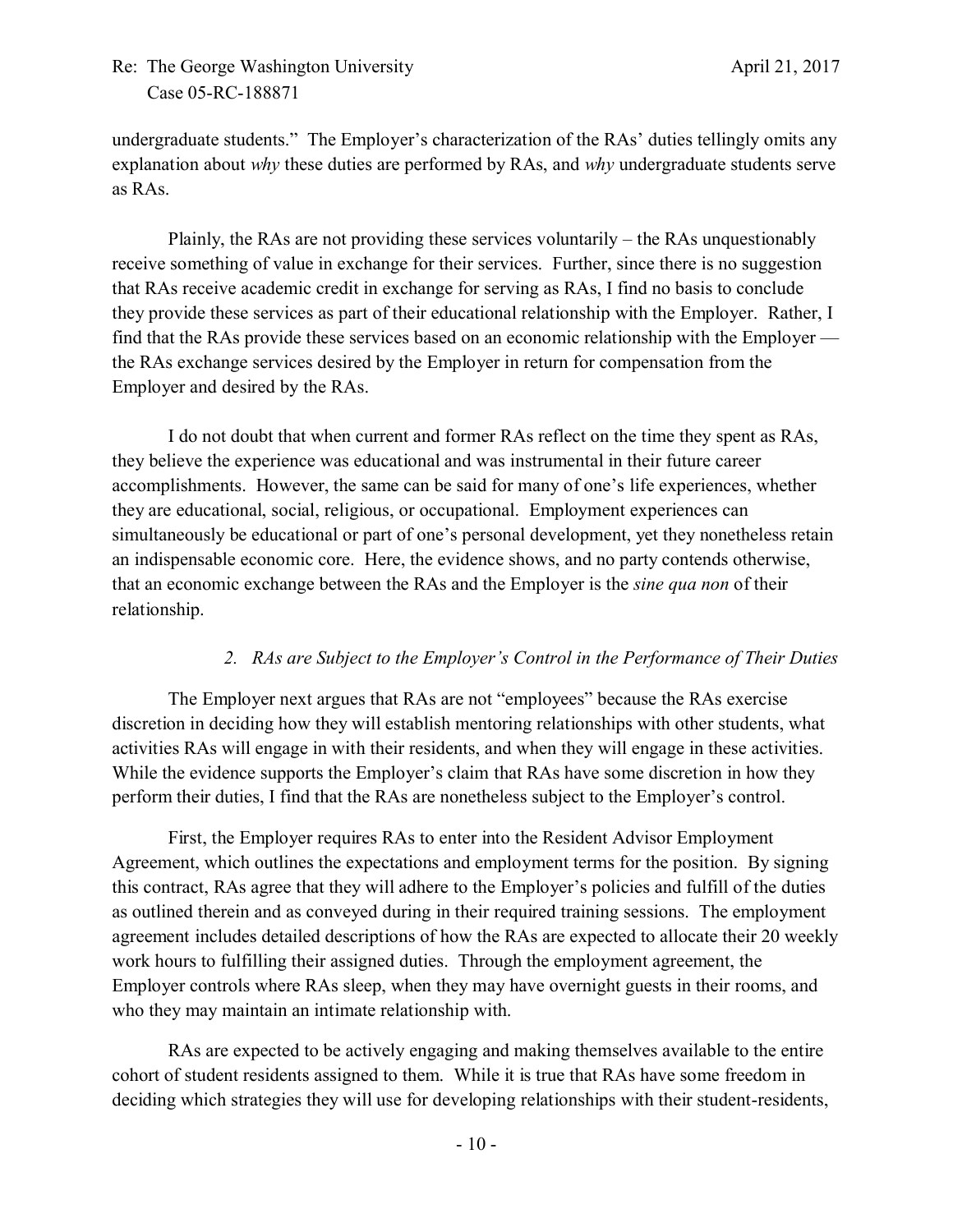l

and specific times when they will perform some of their duties, the programs designed by the RAs are subject to supervisory oversight by the residence director. Outside the social aspects of connecting with the student-residents, RAs have little discretion in deciding how they complete the administrative, training, or emergency response duties that are associated with the position.

In addition to the requirements of the RA employment agreement, the Employer controls how RAs interact with and respond to student-residents who may be experiencing emergencies or crisis situations. RAs must agree to comply, as a condition of employment, with the Employer's policies concerning confidential information learned in the course of their RA duties. RAs are required to only share confidential information about students within their supervisory chain-of-command, and only on a need-to-know basis.

All students, including RAs, are required to abide by the Employer's Code of Student Conduct. However, RAs are the only undergraduate students who are required to enforce the code of conduct, and report violations to the Employer. Similarly, there is no evidence in the record suggesting that the Employer exerts the same level of control over its non-RA undergraduate students, such as imposing restrictions about sleeping in their assigned residence halls, requiring them to respond to sensitive scenarios such involving mental health issues or claims of sexual assault, or for ensuring compliance with FERPA.

Furthermore, the evidence shows that the Employer exercises control over the RAs because it regularly monitors their job performance and retains the authority to terminate their employment if that performance is unsatisfactory. In this regard, the Employer requires RAs to complete weekly reports called "reflections" in which RAs provide, among other things, a summary of the work they performed that week, any concerns they may have, and self-evaluate their work for that week. These reports are used as part of regular meetings between the RAs and their supervising residence director. RAs are subject to discipline if they fail to abide by the employment agreement or confidentiality policy, ranging from oral warnings up to termination, or removal from consideration for a position the following year.

For the foregoing reasons and under current Board law, I find that the Employer's resident advisors are "employees" within the meaning of the Act.<sup>9</sup>

<sup>&</sup>lt;sup>9</sup> I am cognizant and sensitive to the fact that current Acting Chairman Miscimarra dissented from the Board's decision in *Columbia University*. However, I am obligated to apply current Board law in my analysis. In his dissent, then-Member Miscimarra expressed his agreement with the Board majority's reasoning and holding in *Brown University*. Yet even if I were to apply the rule of the since-overturned *Brown University* that the Board will not assert jurisdiction over relationships that are primarily educational in nature, I would reach the same conclusion here. Based on the record evidence as described above, I conclude that the record is insufficient to establish that the RAs have a primarily educational relationship with the Employer in their capacity as RAs. While the applicant pool of RAs is limited to undergraduate students of the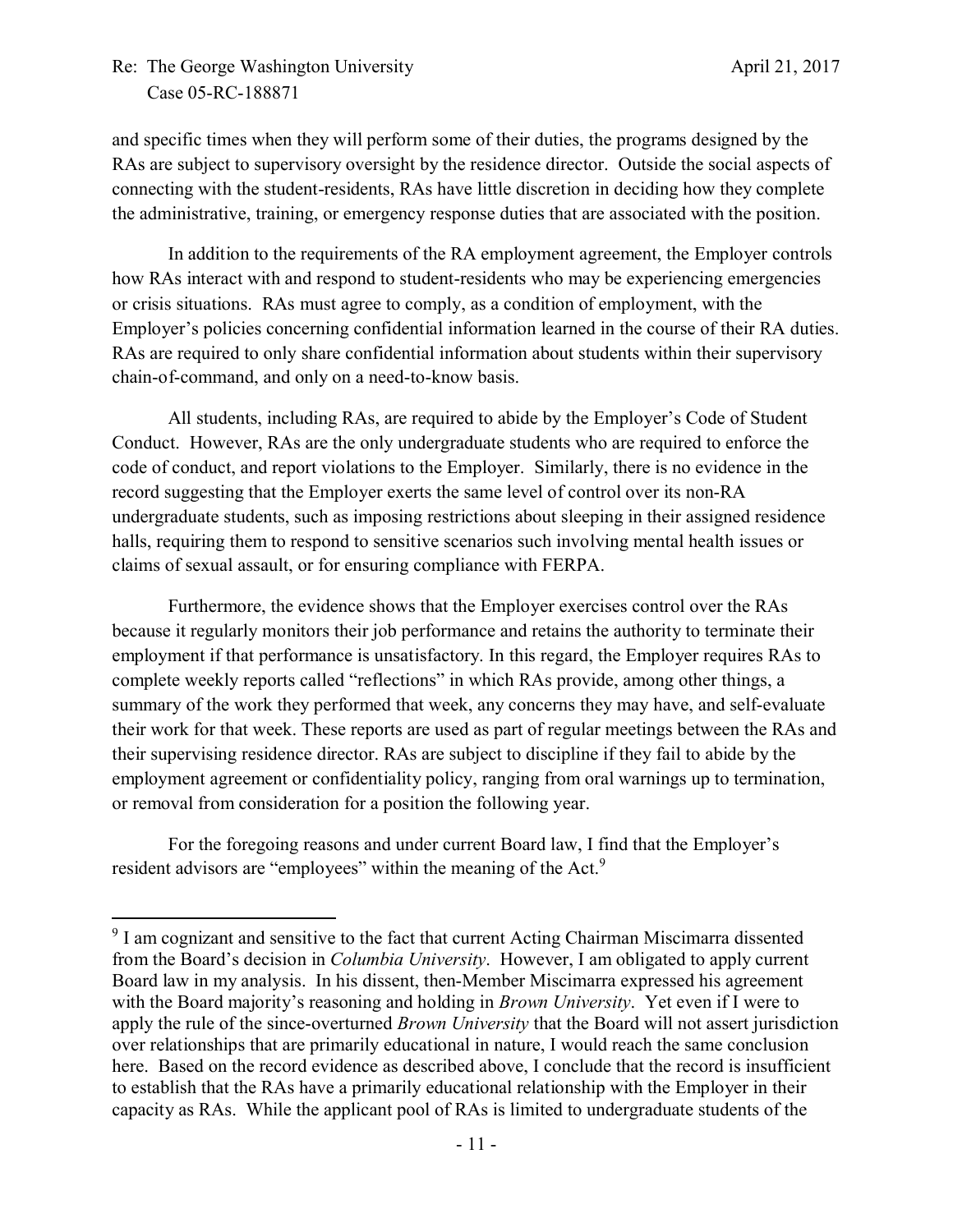$\overline{a}$ 

# *C. There is No Compelling Policy Consideration that Requires Excluding RAs from Coverage Under the Act.*

The Employer argues that even if RAs are statutory employees within the meaning of the Act, there are compelling policy reasons why the Board should not assert jurisdiction in this matter. The Employer claims that the Board's assertion of jurisdiction here will have profound effects on the inherently educational nature of the relationship between the RAs and the Employer, and the deeply personal nature of the relationship between RAs and their fellow students. Further, the Employer alleges that certifying a union as the collective-bargaining representative of the RAs would create constant conflicts between the Employer's obligation to provide relevant information to the Petitioner and the Employer's obligation to protect the privacy of student records under FERPA. Specifically, the Employer has concluded its FERPA obligations will be implicated for both the RAs in their capacity as students, and for the other students who interact with the RAs. Finally, the Employer suggests that collective bargaining would not promote stability in labor relations, citing the Board's decision in *Northwestern University*, 362 NLRB No. 167 (August 17, 2015) (declining jurisdiction over scholarship football players of a single university because doing so would not promote stability in labor relations).

In *Columbia University*, 364 NLRB No. 90, slip op. at 10-12, the Board addressed concerns about conflicts that may arise in an academic environment when student-employees have the right to engage in collective bargaining. The Board concluded that such potential conflicts should be left to the parties to resolve through the bargaining process. Additionally, rather than try to resolve hypothetical disputes that may arise during bargaining, the Board decided that it will leave any conflicts not resolved through bargaining to future adjudication, where the Board can refine the nation's labor policies with the benefit of a fully-developed factual record.

As for any potential conflicts between the parties' obligations under the Act, and other federal statutes such as FERPA, the Board held that it would not resolve such a potential conflict to hold that the Act does not apply at all, short of a conflict between two federal statutes that is truly irreconcilable. Regarding FERPA in particular, and conflicts that may arise with the duty to furnish information under the Act, the Board determined that "[a]ny such conflict can and should be addressed in the particular factual setting in which it arises[]" adding:

Employer, I find the record evidence to be insufficient to establish that serving as an RA is an integral aspect to the education of the undergraduate students who apply and who are selected to serve the Employer as RAs. Thus, I find the facts of this case to be distinguishable from the facts in *Brown University*.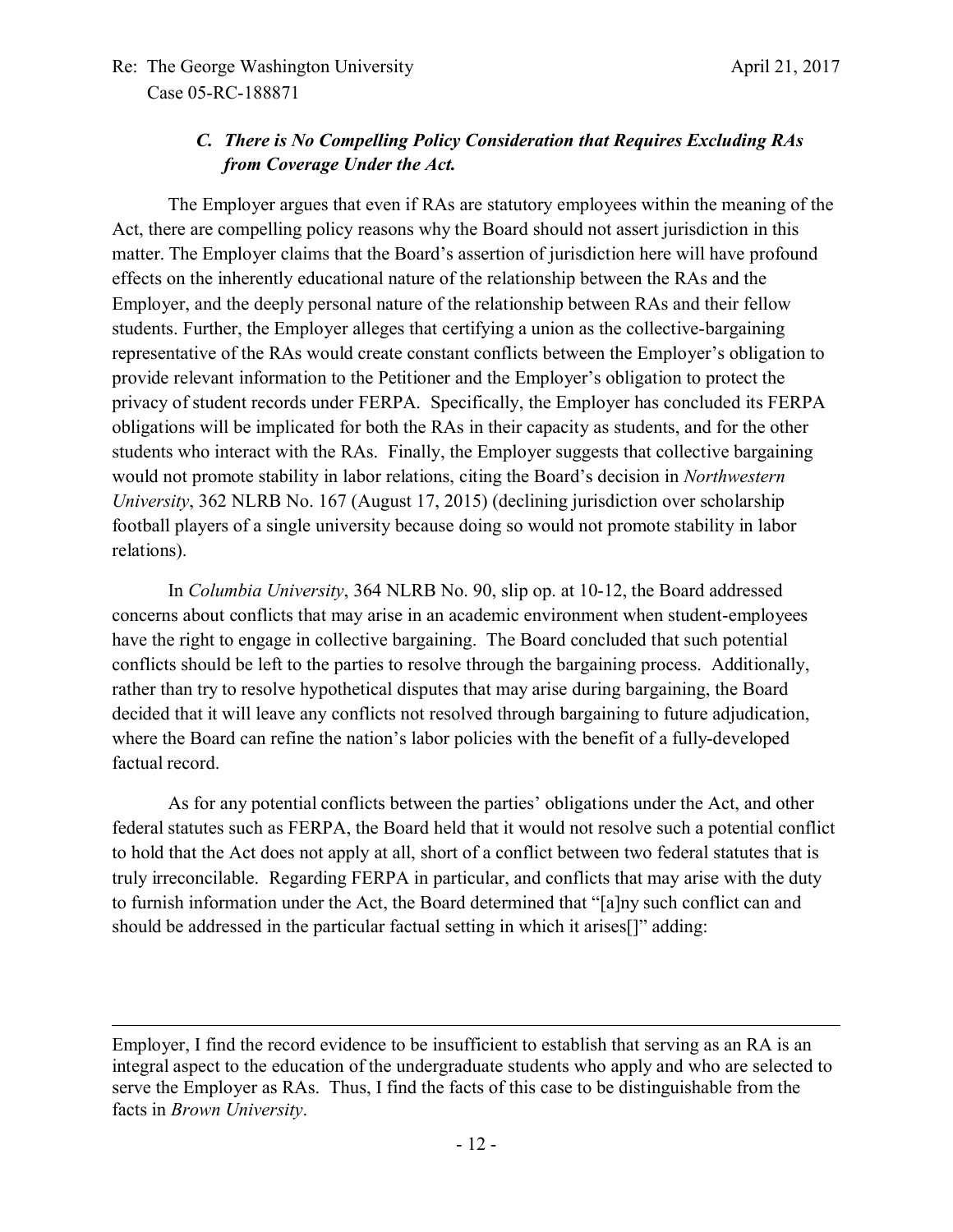Suffice it to say that the Act recognizes that a union's right to information may, in a particular context, be subordinated to a legitimate confidentiality interest. See, e.g., *Olean General Hospital*, 363 NLRB No. 62, slip op. at 7-8 (2015) (considering state laws protecting patient confidentiality). *Columbia University*, 364 NLRB No. 90, slip op. at 13, n.93.

Further, the Board observed that many of the concerns raised about the problems with extending collective-bargaining rights to student-employees appeared to be generic complaints about the statutory requirements inherent in a collective-bargaining relationship, rather than education-specific concerns. *Id.* at 11. In this regard, the Board observed that for many decades, employees in higher education, healthcare, national security and defense, have had the right to bargain collectively, and experience has not shown there have been adverse impacts on these industries. *Id.*

Additionally, I find that the Board's reasons for declining to assert jurisdiction over scholarship football players in *Northwestern University* are not applicable in this case. There, the Board found that under the particular circumstances of that case, asserting jurisdiction would not promote stability in labor relations. That decision was primarily guided by the fact that the petitioned-for bargaining unit involved a single institution's football team. The Board observed that individual teams operated under the control of various governing bodies (the NCAA and athletic conferences), and, within the Football Bowl Subdivision system, the overwhelming majority of Northwestern's competitors were public colleges and universities over which the Board cannot assert jurisdiction. Here, the determinative facts of *Northwestern University* are not present. The RAs' terms and conditions of employment are not governed by any collegiate body other than the Employer, and the RAs' duties do not require them to interact with RAs from other educational institutions.

For the foregoing reasons, I find that there are no compelling policy considerations that would require excluding the Employer's resident advisors from coverage under the Act.

### **III. CONCLUSIONS & FINDINGS**

Based upon the entire record in this matter and in accordance with the discussion above, I conclude and find as follows:

1. The hearing officer's rulings made at the hearing are free from prejudicial error and are hereby affirmed.

2. The Employer is an employer engaged in commerce within the meaning of the Act, and it will effectuate the purposes of the Act to assert jurisdiction herein.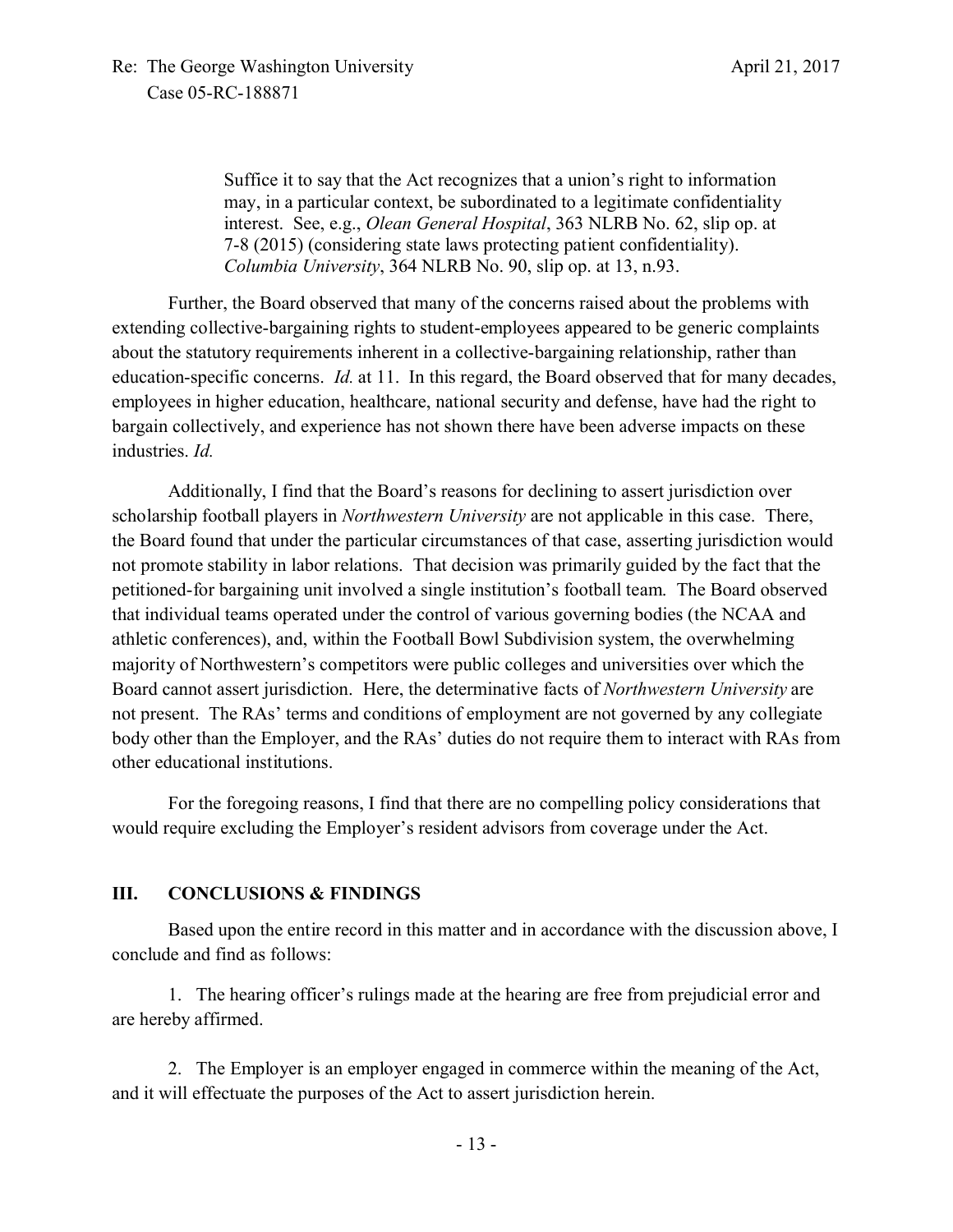3. The Petitioner is a labor organization within the meaning of Section 2(5) of the Act. The Petitioner claims to represent certain employees of the Employer, and the Employer declines to recognize the Petitioner as the employees' representative.

4. A question concerning commerce exists concerning the representation of certain employees of the Employer within the meaning of Section  $9(c)(1)$  and Section 2(6) and (7) of the Act.

5. The resident advisors employed by the Employer are employees within the meaning of Section 2(3) of the Act.

6. The following employees of the Employer constitute a unit appropriate for the purpose of collective bargaining within the meaning of Section 9(b) of the Act:

All resident advisors employed by the Employer, excluding all other employees including managers, supervisors, and guards as defined in the Act.

## **IV. DIRECTION OF ELECTION**

The National Labor Relations Board will conduct a secret ballot election among the employees in the unit found appropriate above. Employees will vote whether or not they wish to be represented for purposes of collective bargaining by Service Employees International Union, Local 500 a/w Service Employees International Union, CTW, CLC.

### **A. Election Details**

The date, time, and place of the election will be specified in a Notice of Election that will issue shortly after this Decision.

## **B. Voting Eligibility**

Eligible to vote are those in the unit who were employed during the payroll period ending immediately before the date of this Decision, including employees who did not work during that period because they were ill, on vacation, or temporarily laid off.

Employees engaged in an economic strike, who have retained their status as strikers and who have not been permanently replaced, are also eligible to vote. In addition, in an economic strike that commenced less than 12 months before the election date, employees engaged in such strike who have retained their status as strikers but who have been permanently replaced, as well as their replacements, are eligible to vote. Unit employees in the military services of the United States may vote if they appear in person at the polls.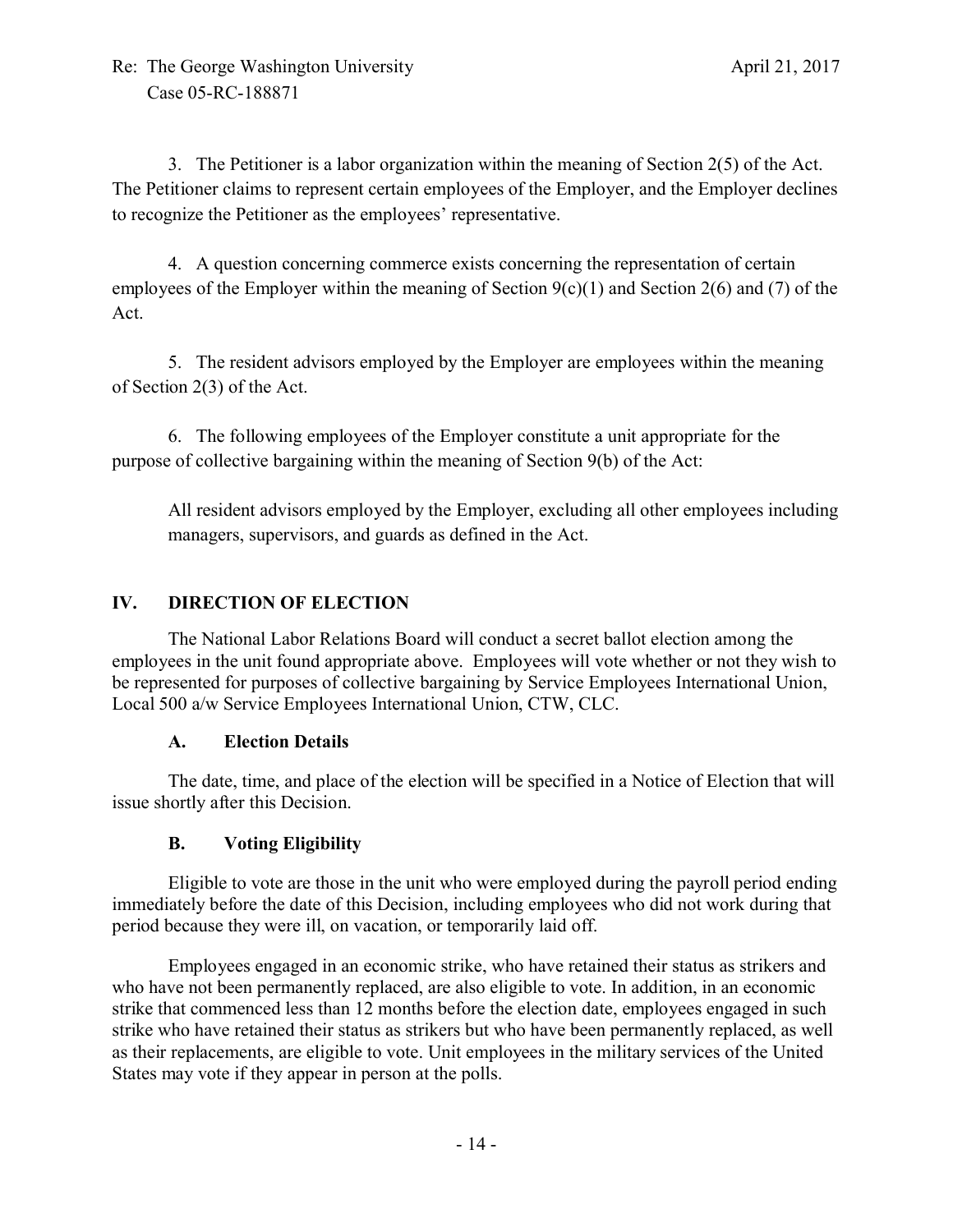Ineligible to vote are (1) employees who have quit or been discharged for cause since the designated payroll period; (2) striking employees who have been discharged for cause since the strike began and who have not been rehired or reinstated before the election date; and (3) employees who are engaged in an economic strike that began more than 12 months before the election date and who have been permanently replaced.

### **C. Voter List**

As required by Section 102.67(l) of the Board's Rules and Regulations, the Employer must provide the Regional Director and parties named in this decision a list of the full names, work locations, shifts, job classifications, and contact information (including home addresses, available personal email addresses, and available home and personal cell telephone numbers) of all eligible voters.

To be timely filed and served, the list must be *received* by the Regional Director and the parties by **Tuesday, April 25, 2017**. The list must be accompanied by a certificate of service showing service on all parties. **The Region will no longer serve the voter list.**

Unless the Employer certifies that it does not possess the capacity to produce the list in the required form, the list must be provided in a table in a Microsoft Word file (.doc or docx) or a file that is compatible with Microsoft Word (.doc or docx). The first column of the list must begin with each employee's last name and the list must be alphabetized (overall or by department) by last name. Because the list will be used during the election, the font size of the list must be the equivalent of Times New Roman 10 or larger. That font does not need to be used but the font must be that size or larger. A sample, optional form for the list is provided on the NLRB website at www.nlrb.gov/what-we-do/conduct-elections/representation-case-ruleseffective-April-14-2015.

When feasible, the list shall be filed electronically with the Region and served electronically on the other parties named in this decision. The list may be electronically filed with the Region by using the E-filing system on the Agency's website at www.nlrb.gov. Once the website is accessed, click on **E-File Documents**, enter the NLRB Case Number, and follow the detailed instructions.

Failure to comply with the above requirements will be grounds for setting aside the election whenever proper and timely objections are filed. However, the Employer may not object to the failure to file or serve the list within the specified time or in the proper format if it is responsible for the failure.

No party shall use the voter list for purposes other than the representation proceeding, Board proceedings arising from it, and related matters.

### **D. Posting of Notices of Election**

Pursuant to Section 102.67(k) of the Board's Rules, the Employer must post copies of the Notice of Election that will issue shortly following this Decision in conspicuous places, including all places where notices to employees in the unit found appropriate are customarily posted. The Notice must be posted so all pages of the Notice are simultaneously visible. In